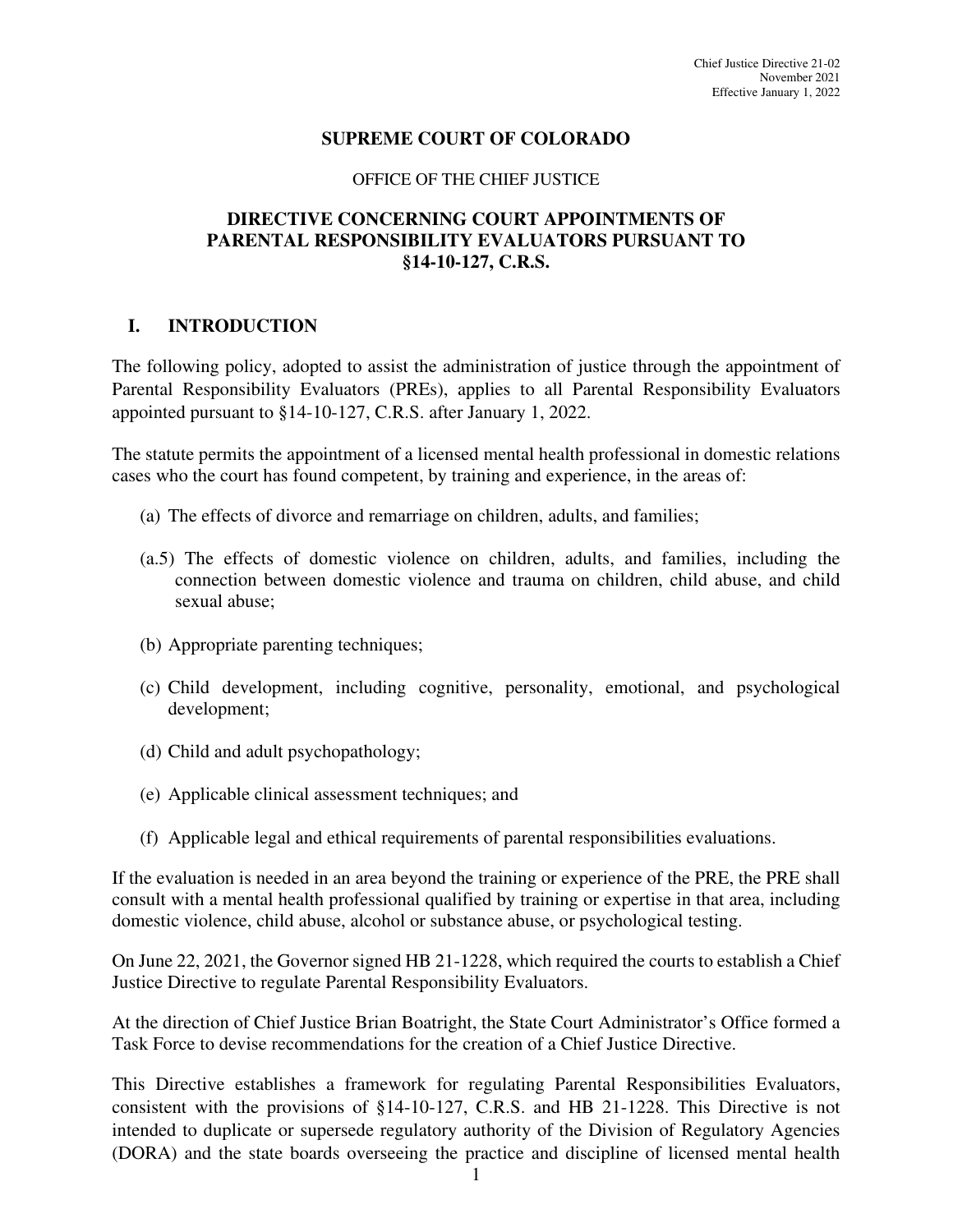professionals. Therefore, complaints addressing conduct covered by provisions of Title 12, Article 245, Parts 1 – 8, of the Colorado Revised Statutes, are beyond the scope of this Directive, including complaints regarding confidentiality, governed by §12-245-220, C.R.S., complaints regarding prohibited actions, governed by §12-245-224, C.R.S., and complaints regarding unauthorized practices, governed by §12-245-228, C.R.S. Similarly, this Directive is not intended to duplicate or supersede trial or appellate processes for litigating issues of parental responsibility, including the contents of reports and recommendations set forth in Parental Responsibility Evaluations.

Pursuant to §14-10-127, C.R.S. effective on January 1, 2022 the Office of the State Court Administrator ("SCAO") oversees regulation of PREs.

Parental Responsibility Evaluators are appointed to perform an evaluation and file a written report concerning disputed issues pertaining to the allocation of parental responsibilities for a child or children. The purpose of the evaluation and report is to assist in determining the best interests of the child, with the child's safety always paramount. As part of the appointment, the PRE must observe and/or interview the child(ren) in an age appropriate manner. Parental responsibility evaluations are more comprehensive than a child and family investigation pursuant to §14-10- 116.5, C.R.S., which is meant to be nonintrusive, efficient, and cost-effective.

The PRE standards and duties of the PRE and the court set forth in this Directive are based on the understanding that only licensed mental health professionals may perform a parental responsibility evaluation. Pursuant to Title 12, Article 245, the term "licensed mental health professional" refers to the following:

- (a) psychologists licensed pursuant to §12-245-301, C.R.S., *et. seq*.;
- (b) social workers licensed pursuant to §12-245-401, C.R.S., *et. seq*.;
- (c) marriage and family therapists licensed pursuant to §12-245-501, C.R.S., *et. seq*.;
- (d) licensed professional counselors, licensed pursuant to §12-245-601, C.R.S., *et. seq*.; and
- (e) licensed addiction counselors, defined by §12-245-801(10), C.R.S., with a scope of work defined by §12-245-803(4), C.R.S., and pursuant to §12-245-804(1), C.R.S.

These professionals are also bound by additional responsibilities and licensure requirements as mental health professionals as established by DORA and set forth in Article 245 of Title 12, which are not outlined here.

The following professionals are not a "licensed mental health professional" pursuant to Title 12, Article 245:

- (a) certified addiction technicians;
- (b) certified addiction specialists;
- (c) certified addiction counselors (e.g., CAC I, CAC II, and CAC III);
- (d) registered psychotherapists;
- (e) unregistered psychotherapists; or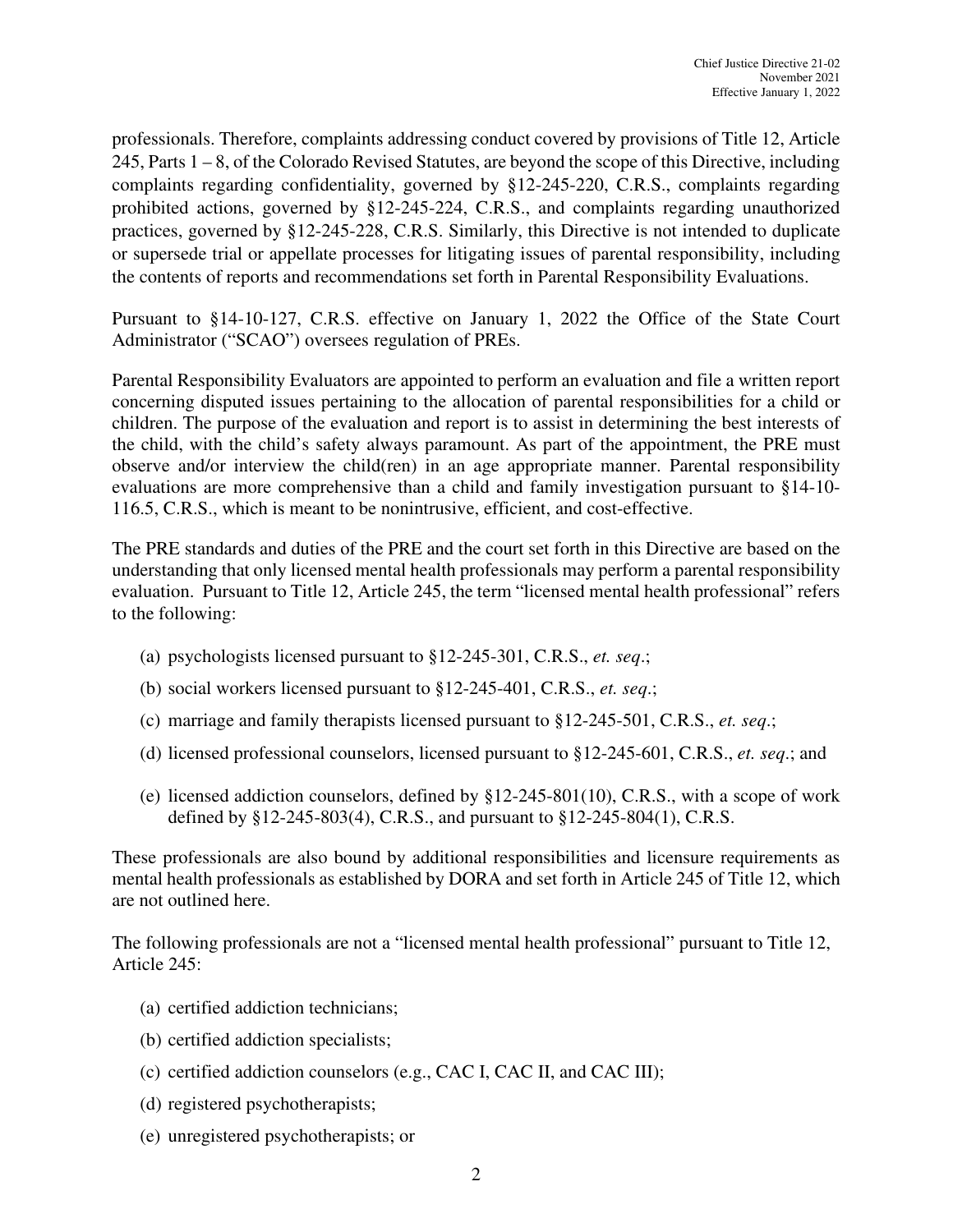(f) licensure candidates.

To better serve Colorado families, these standards guide PRE conduct and provide a structure for the regulation of PREs. Violation of a standard should not, in and of itself, give rise to a cause of action, nor does it create a presumption that the PRE breached a legal duty or committed a professional ethical violation. The statutory purpose and definition of a PRE as set forth in §14- 10-127, C.R.S. should guide interpretation of the PRE standards.

# **II. STATUTORY AUTHORITY AND EXISTING CHIEF JUSTICE DIRECTIVES**

This Directive sets forth standards for PREs appointed pursuant to §14-10-127, C.R.S., and duties of courts appointing PREs. Section 14-10-127, C.R.S., authorizes the court to appoint PREs in domestic relations cases, upon motion of either party or upon the court's own motion. Only licensed mental health professionals who meet the standards for licensure set forth in §12-245- 101, C.R.S., *et. seq.* and who have the training and experience required in §14-10-127(4), C.R.S. may be appointed. Unlicensed employees of the appointed PRE may assist with preparation of the report and are bound by the provisions of this Directive. The role of the PRE is to perform an evaluation and file a report concerning the disputed issues relating to the allocation of parental responsibilities for the child(ren). In preparing this report, the evaluator may consult any person who may have information about the child(ren) and the child(ren)'s potential parenting arrangements including medical, mental health, educational, or other expert persons who have served the child(ren) in the past without obtaining the consent of the parent or the person allocated parental responsibilities for the child. The child's consent must be obtained if the child has reached the age of fifteen years unless the court finds that the child lacks mental capacity to consent. Upon order of the court, the evaluator may refer the child(ren) to other professionals for diagnosis. The order of appointment shall clearly set forth the disputed issues that require evaluation and define the scope of the PRE's duties. See "Order for an Evaluation and Report Pursuant to §14-10-127, C.R.S." (JDF 1332).

## **III. FEES**

- A. At present, there are no funds available for state paid PREs.
- B. The presiding Judicial Officer has the discretion to cap the PRE fees and allocate the costs.

## **IV. GUIDELINES FOR APPOINTMENT**

- A. Eligibility for appointment as a PRE requires:
	- 1. An "Affidavit for Eligibility of Appointment as a Parental Responsibility Evaluator" ("PRE Affidavit");
	- 2. A successful background check through processes and guidelines established by the SCAO;
	- 3. Completion of the mandatory PRE training referenced in §14-10-127, C.R.S., at the PRE's own expense; and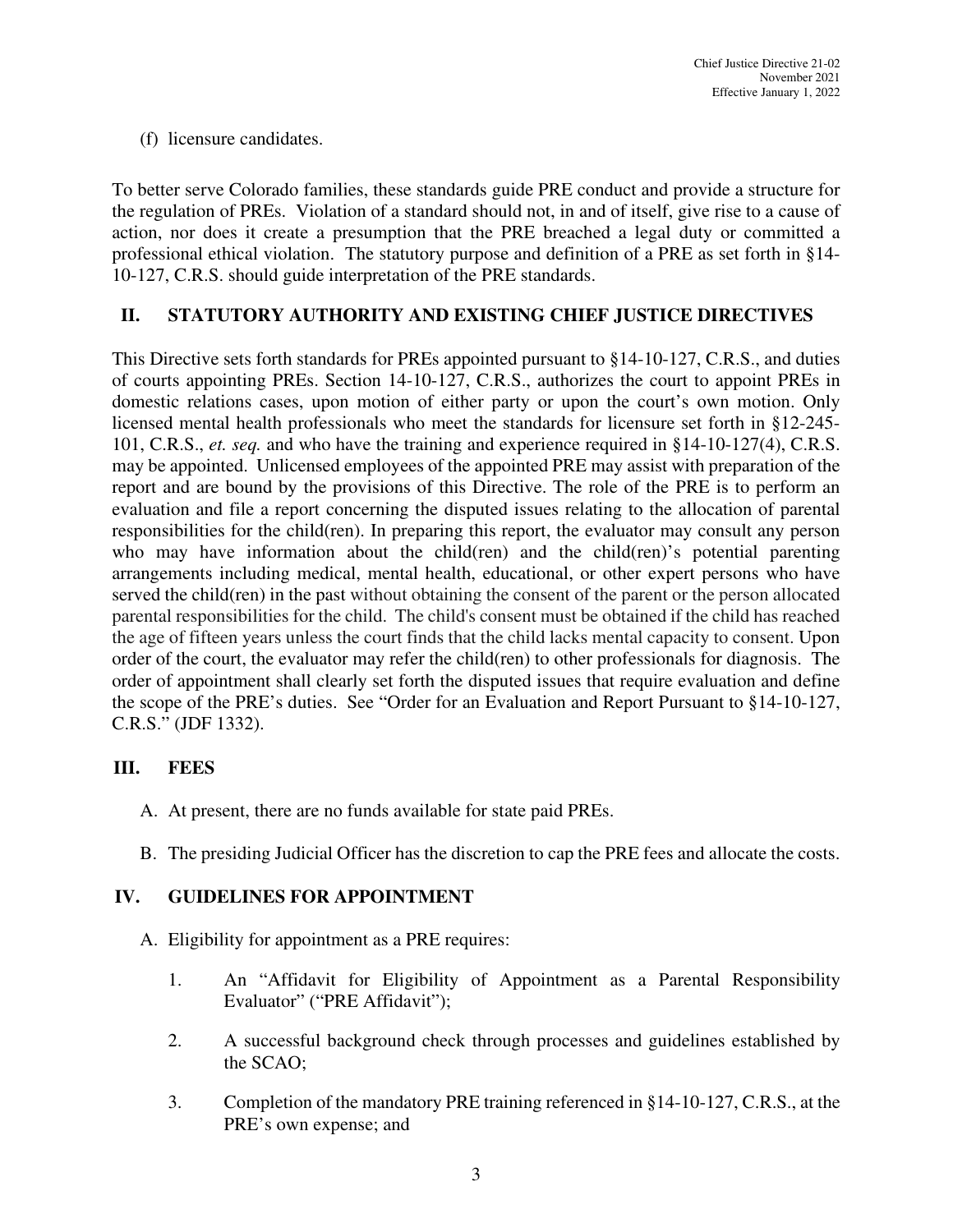4. Placement on the Statewide PRE Roster, from which court appointments of PREs will be made.

# **V. COMPLAINTS**

- A. The administrative complaint process set forth in this section is not intended to duplicate, supersede or review judicial decision making of PRE recommendations. The administrative complaint process does not replace proper litigation in the trial court. Concerns regarding the performance of a PRE during the PRE investigation and prior to resolution of the allocation of parental responsibilities legal issues pending before the trial court should be handled by the filing of a proper motion in the trial court, through cross examination of the PRE and/or through submission of other testimony or evidence. Parties or their counsel of record shall request findings from the court if they believe the PRE failed to comply with the court's order of appointment or violated a practice standard set forth in this CJD.
	- 1. The Court, counsel of record, parties or anyone with knowledge regarding the PRE's failure to make a mandatory disclosure of any malpractice suit or criminal charge brought or filed against them or notification of any grievance, formal complaint or disciplinary action that is under investigation may file a complaint with the SCAO without a judicial finding.
	- 2. The Court, counsel of record, or parties to the case may file a complaint with the SCAO without a judicial finding regarding violation of Standard 6: The PRE shall establish and maintain competence through training.
- B. The administrative complaint process set forth in this section is not intended to duplicate or supersede regulatory authority of DORA and the state boards overseeing the practice and discipline of licensed mental health professionals. Therefore, complaints addressing conduct covered by provisions of Title 12, Article 245, Parts 1 – 8, of the Colorado Revised Statutes, are beyond the scope of this Directive, including complaints regarding confidentiality, governed by §12-245-220, C.R.S., complaints regarding prohibited actions, governed by §12-245-224, C.R.S., and complaints regarding unauthorized practices, governed by §12-245-228, C.R.S.
- C. The administrative complaint process set forth in this section is limited to sanctioning PREs for violation of this directive. Sanctions may include required additional training/education, a period of supervised probation by the SCAO, or removal from the Statewide Eligibility Roster.
	- 1. The presiding judicial officer may make findings and file a complaint with the SCAO pursuant to this section at any time.
	- 2. Parties or their counsel of record shall file a complaint only after the court has made prima facia findings on the record that the PRE failed to comply with the court's order of appointment or has violated a practice standard set forth in this CJD. (Black's Law Dictionary definition of prima facie: ... (18c) Sufficient to establish a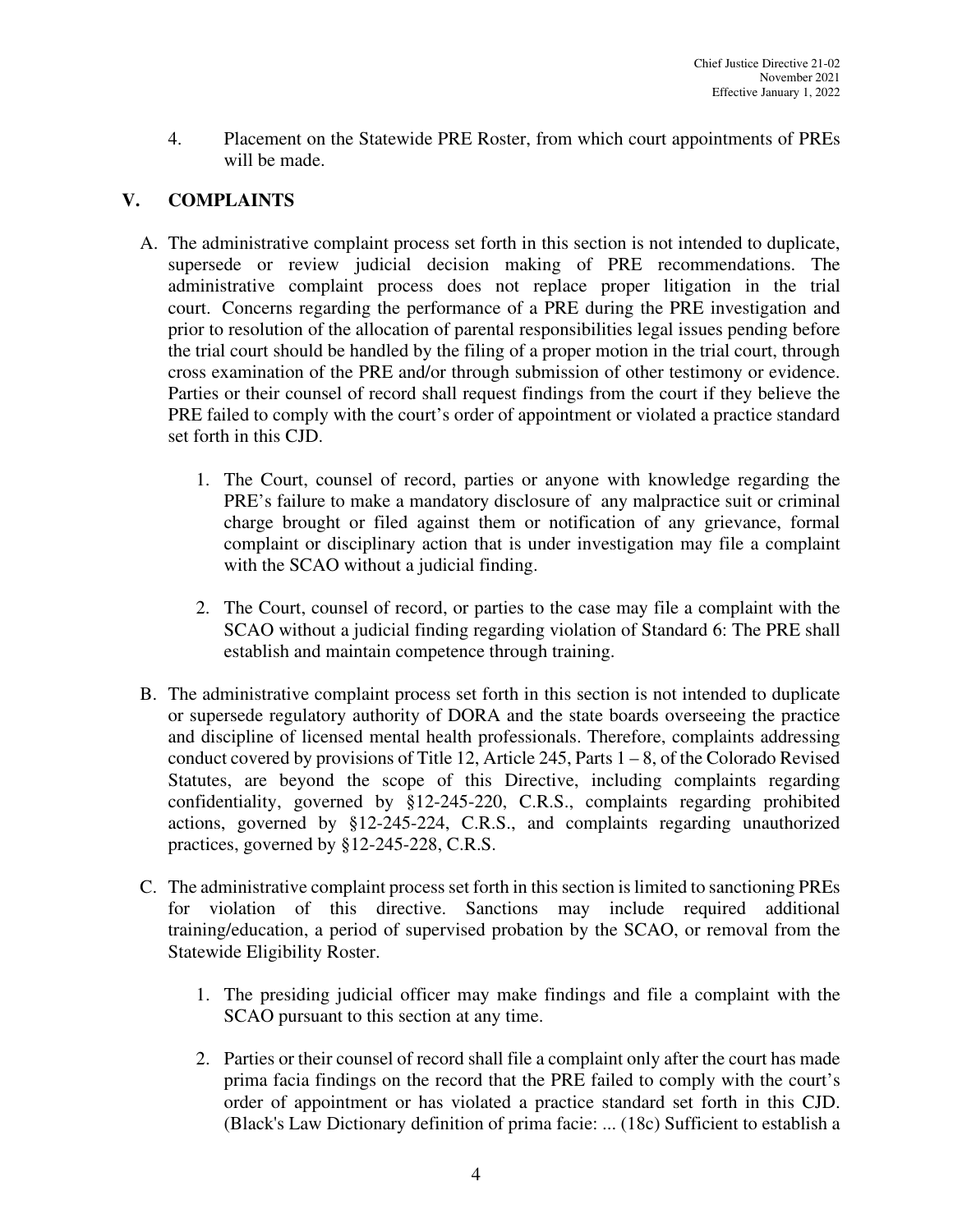fact or raise a presumption unless disproved or rebutted; based on what seems to be true on first examination, even though it may later be proved to be untrue).

- 3. The court is not obligated to hold a separate hearing to make the prima facia findings.
- 4. If parties stipulate to a PRE report, they cannot file a complaint against the PRE at a later time.
- D. Parties, counsel, or judicial officers filing a complaint should state the specific facts and must provide the date on which the judicial findings supporting the complaint were made. Disagreements with the PRE's recommendations or judicial findings are not grounds for a complaint.

Individuals filing complaints must do so through the online "Parental Responsibility Evaluator Formal Complaint Form" ("PRE Complaint Form") on the Colorado Judicial website or by printing the online form and providing it by mail or in person to the State Court Administrator's Office. If an individual needs an accommodation pursuant to the Americans with Disabilities Act in order to file a complaint, the individual should contact the CFI/PRE Program Coordinator. Complaints will automatically be denied without investigation under the following circumstances:

- 1. Complaints made more than one year following termination of the PRE appointment;
- 2. Complaints involving an individual not listed on the Statewide Eligibility Roster;
- 3. Complaints without a judicial finding from the presiding judicial officer (except for the exclusions in V. $(A)(1)$ & $(2)$ ; or
- 4. Complaints involving conduct or professional discipline within the scope of Title 12, Article 245, Parts 1-8.
- E. If the judicial officer makes a prima facia finding that the PRE failed to comply with the court's order of appointment or has violated a practice standard set forth in this CJD, and a complaint is filed through the complaint process above, the SCAO will conduct a formal investigation.
- F. SCAO, in consultation with the Court Executive or designee in the judicial district where the case is pending, shall review the complaint within 14 days of receiving a PRE Complaint Form.
- G. No later than 60 days after receiving a PRE Complaint Form, the SCAO, in consultation with the Court Executive or designee, shall provide a written response to the complainant regarding the status of the investigation.
- H. The complaint process shall be reviewed and recommendations by the SCAO, in consultation with judicial districts, made to the Chief Justice by December 30, 2022 outlining any changes or modifications that may be needed. The entirety of this CJD shall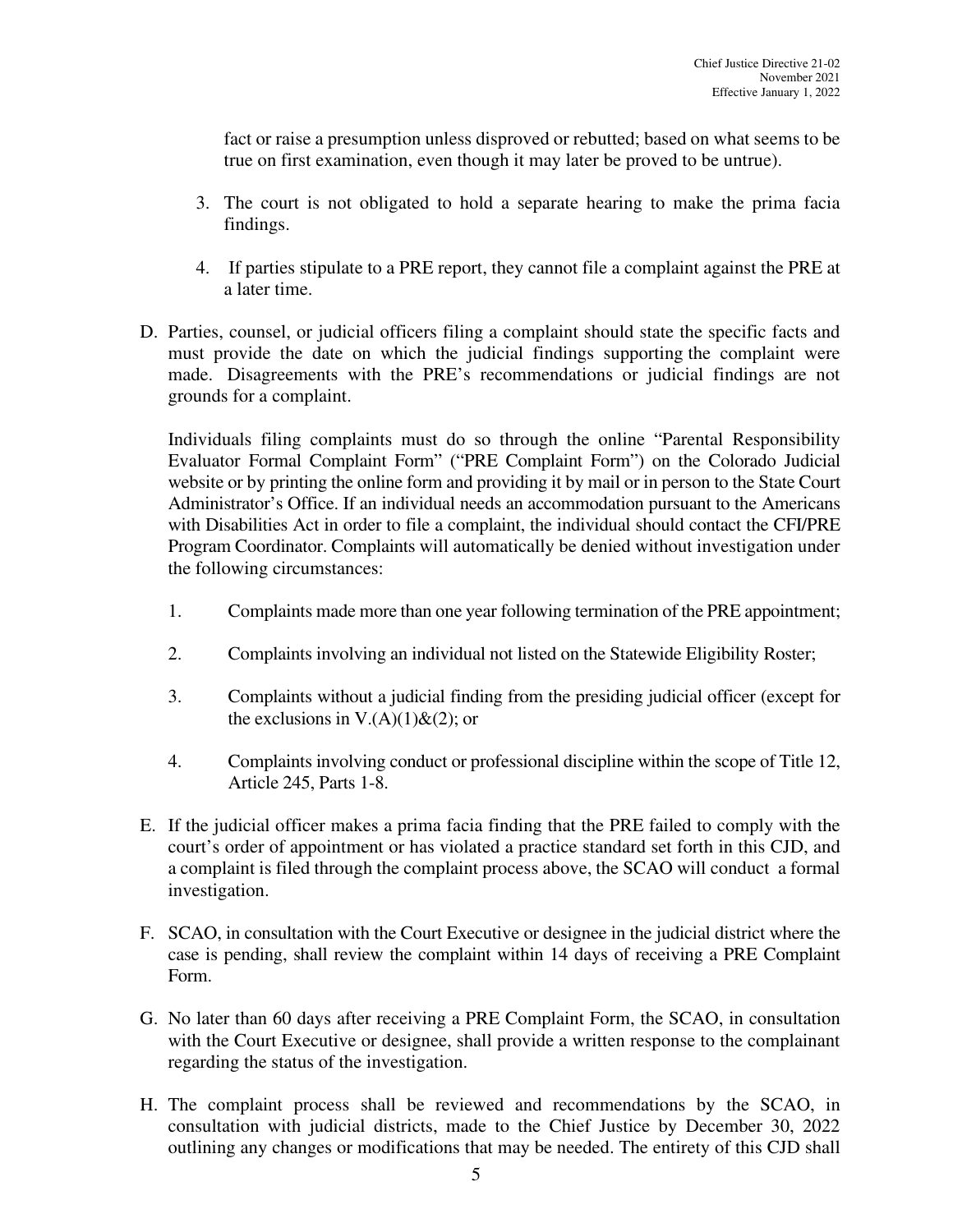be subject to review and revision on an on-going basis and at the direction of the Supreme Court.

## **VI. SANCTIONS**

- A. The SCAO, in consultation with the Court Executive or designee, shall determine the appropriate sanction for all complaints. The SCAO's decisions as to whether a complaint is founded and as to what action to take, if any, are final decisions that are not appealable.
- B. The SCAO, in consultation with the Court Executive or designee, may require the PRE undergo additional training/education, a period of supervised probation by the SCAO, or removal from the Statewide Eligibility Roster.
- C. Failure of a PRE to comply with this Directive may result in the court ordering a partial or total refund of fees.
- D. Regardless of the filing of a complaint, if the SCAO determines that a PRE is no longer suitable for appointment, the SCAO may remove the PRE from the Statewide Eligibility Roster.

# **VII. MANDATORY NOTIFICATION OF GRIEVANCES**

Anyone who has filed a PRE Affidavit shall notify the SCAO in writing within seven days of their notification of any malpractice suit or criminal charge brought or filed against them or notification of any grievance, formal complaint or disciplinary action that is under investigation.

# **VIII. STANDARDS OF PRACTICE**

# **A. General Principles**

Standard 1. The PRE shall act professionally.

Standard 2. The PRE shall maintain objectivity.

# **B. Role of the Parental Responsibility Evaluator**

- Standard 3. The PRE serves as an investigative arm of the court.
- Standard 4. The PRE shall not serve inconsistent dual roles.
- Standard 5. The PRE may move to the role of parenting coordinator or decision-maker.

## **C. Duties of the Parental Responsibility Evaluator**

- Standard 6. The PRE shall establish and maintain competence through training.
- Standard 7. The PRE shall acknowledge when an issue is beyond his or her competence.
- Standard 8. The PRE shall collect data and investigate sufficiently to allow the PRE to provide competent recommendations.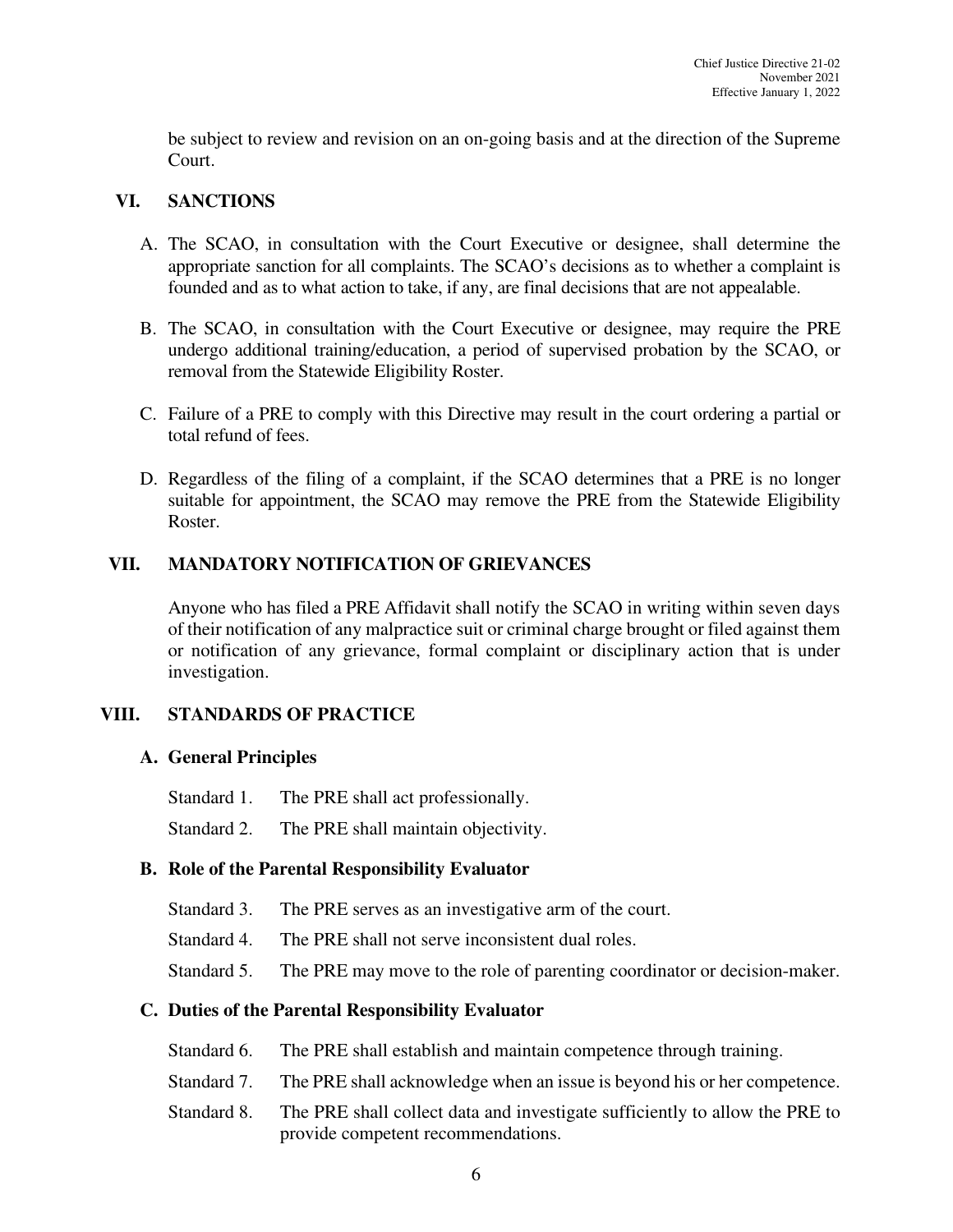Standard 9. The PRE shall prepare a clear and timely report.

Standard 10. The PRE shall report child abuse to the proper agency and the court.

### **D. Communications**

- Standard 11. The PRE shall develop written policies for the parties.
- Standard 12. The PRE shall develop written policies for counsel.
- Standard 13. The PRE shall review the court's order of appointment.

Standard 14. The PRE shall have no private or *ex parte* communications with the court.

## **STANDARDS OF PRACTICE**

## **A. GENERAL PRINCIPLES**

### **Standard 1. The PRE shall act professionally.**

PREs shall provide their services in a manner consistent with the highest professional standards. They shall be accurate and honest in their work and in their communications with the parties and the court. With the child(ren)'s safety always paramount when determining the best interests of the child(ren), PREs shall respect the rights, the dignity, and the welfare of the parties and the child(ren) with whom they work.

## **Standard 2. The PRE shall maintain objectivity.**

The PRE shall maintain objectivity and independence. To avoid a conflict of interest or an appearance of impropriety, the PRE shall not seek or accept an appointment if the PRE has or has had a financial, familial, or social relationship with the parents, child(ren), counsel, or other parties involved in the case. If the PRE becomes aware of an insurmountable bias or prejudice in dealing with a case, they shall ask the court to terminate the appointment with proper notice to the parties.

## **B. ROLE OF THE PRE**

#### **Standard 3. The PRE serves as an investigative arm of the court.**

The PRE serves as an investigative arm of the court. The PRE must gather information, formulate recommendations, and report to the court concerning the disputed issues relating to the allocation of parental responsibilities for the child and to assist in determining the best interests of the child, as set forth in the order of appointment. The parties may conduct direct or cross-examination of the PRE if the PRE testifies.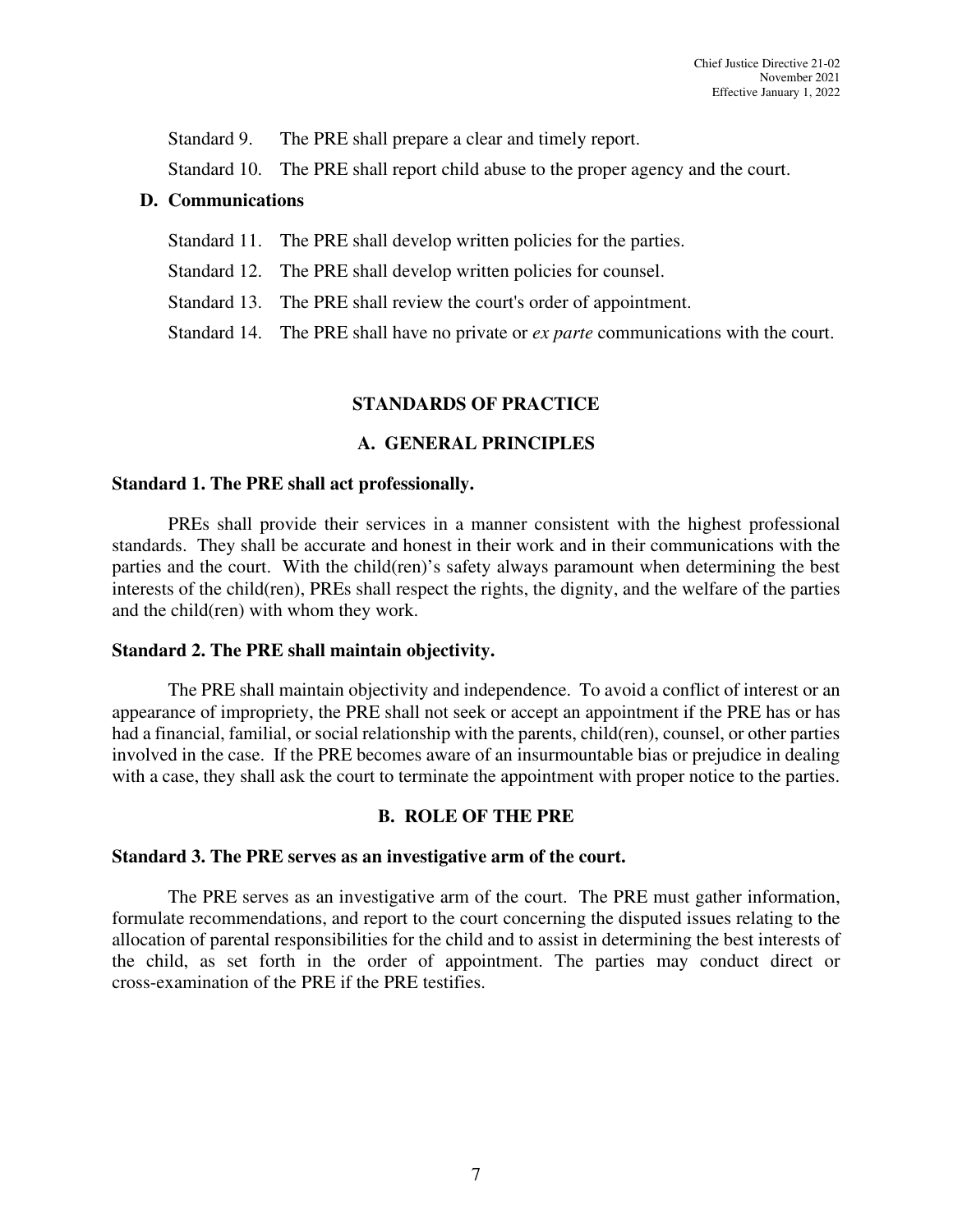## **Standard 4. The PRE shall not serve inconsistent dual roles.**

The PRE shall not: (a) serve as a formal mediator in the case; (b) provide psychotherapy to any of the parties or children in the case; (c) accept the appointment if they had a prior personal relationship or a prior professional role with the family, other than a prior appointment as a CFI or PRE; or (d) except upon request of the court or written request of the parties, provide referrals for other professionals.

(a) Mediation. Because PREs investigate, prepare reports, and make recommendations, they cannot, by definition, promise confidentiality to the parties. In contrast, mediation is confidential, as set forth in section §13-22-307, C.R.S. The PRE's primary duty is advising the court on the child(ren)'s best interests, with the child's safety always paramount, with regard to specific issues and not resolving such issues for the parties. While the PRE may provide information to the parties for use in mediation, including a report or preliminary recommendations, the PRE should not participate in the actual mediation process.

(b) Psychotherapy. As with mediators, therapists have a duty of confidentiality to their clients that conflicts with a PRE's duties. The roles, purposes, goals, responsibilities, approaches, and professional and ethical requirements of a treating therapist conflict with those of a PRE.

(c) A PRE must avoid multiple relationships that could reasonably be expected to impair objectivity, competence, or effectiveness. For example, service as a PRE would impair objectivity and compromise prior therapeutic relationships and pre-existing alliances and loyalties between a therapist, attorney, other professional or friend.

 (d) Referrals. Because a PRE is the investigative arm of the court, a PRE must not make referrals or recommendations to the parties or to the court for specific professionals, unless the party makes a written request for referral or recommendation or unless the court requests a referral or recommendation. Upon order of the court, the PRE may refer the child to other professional personnel for diagnosis.

## **Standard 5. The PRE may move to the role of parenting coordinator or decision-maker.**

In some cases, a PRE may agree to move to the role of parenting coordinator ("PC") or decision-maker ("DM") after completing all PRE duties and after termination of the PRE appointment. PREs may move to the role of PC or DM only with the written, informed consent of the parties and the PRE. The PRE who accepts an appointment as a PC or DM shall not accept a subsequent appointment as CFI or PRE in the same case.

# **C. DUTIES OF THE PARENTAL RESPONSIBILITY EVALUATOR**

## **Standard 6. The PRE shall establish and maintain competence through training.**

A. Individuals seeking placement on the Statewide Eligibility Roster shall submit proof of their mandatory training as detailed below in Standard 6(B), proof of their valid professional mental health license, and the completed mandatory PRE Affidavit, affirming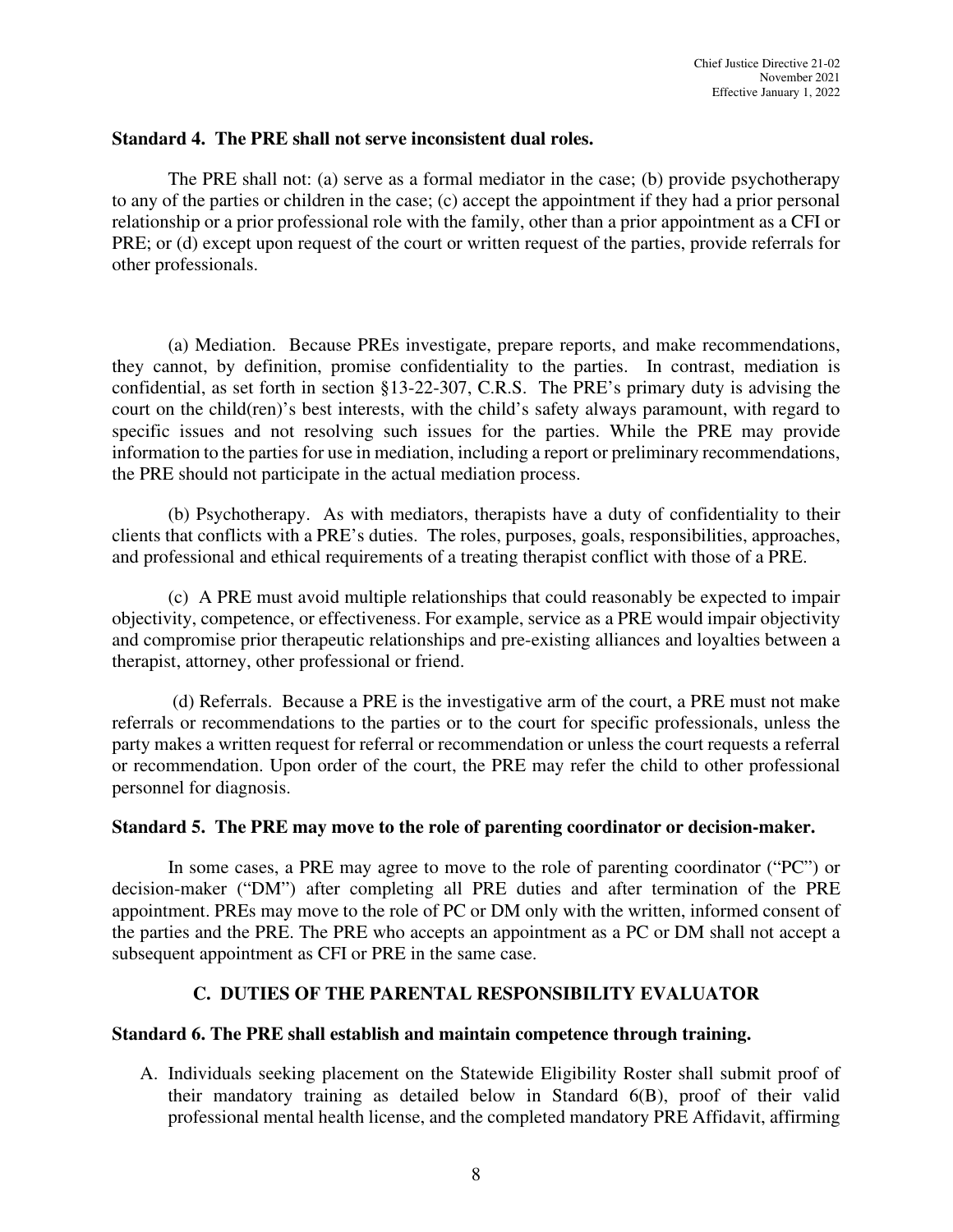that the person is qualified as competent, by training and experience and as required by §14-10-127., C.R.S., in the areas of:

- 1. The effects of divorce and remarriage on children, adults, and families;
- 2. The effects of domestic violence on children, adults, and families, including the connection between domestic violence and trauma on children, child abuse, and child sexual abuse;
- 3. Appropriate parenting techniques;
- 4. Child development, including cognitive, personality, emotional, and psychological development;
- 5. Child and adult psychopathology;
- 6. Applicable clinical assessment techniques; and
- 7. Applicable legal and ethical requirements of parental responsibilities evaluation.
- B. Individuals seeking placement on the Statewide Eligibility Roster shall complete the mandatory training provided by recognized sources with expertise in domestic violence and the traumatic effects of domestic violence as required by §14-10-127, C.R.S. The training requirements are 6 initial hours of training on domestic violence, including coercive control, and its traumatic effect on children, adults and families; 6 initial hours of training on child abuse and child sexual abuse and its traumatic effects; and 4 subsequent hours of training every two years on domestic violence, including coercive control, child abuse and child sexual abuse and the traumatic effects on children, adults, and families.
	- 1. All PRE Affidavits received prior to January 1, 2022 will have a 36 month look back for completion of the 12 hours of mandatory training.
	- 2. All PRE Affidavits received after January 1, 2022 will have a 24 month look back for completion of the 12 hours of mandatory training.
	- 3. The required 12 hours of Domestic Violence and Child Abuse training is effective January 1, 2022 and only applies to PRE appointments made on or after January 1, 2022.
	- 4. A PRE will not be added to the Statewide PRE Roster until they have completed the 12 hours of required training on Domestic Violence and Child Abuse pursuant to §14-10-127, C.R.S.
	- 5. A PRE may continue work on PRE appointments made prior to January 1, 2022. Only the judicial officer has the authority and discretion to modify an order of appointment.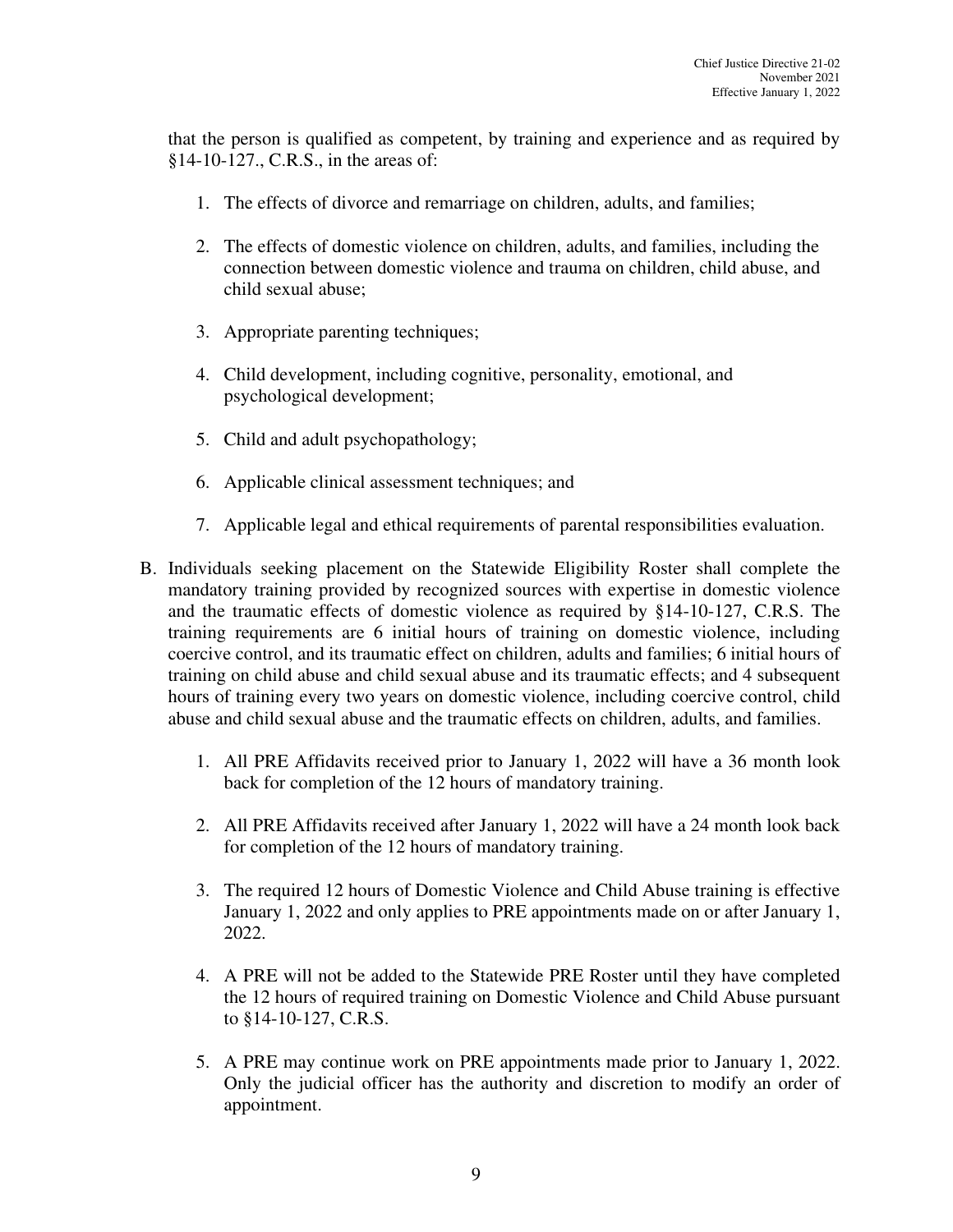C. Every two years PREs must submit an affidavit for renewal on the PRE roster. The PRE must provide proof of their mental health license and proof of four subsequent hours of training on domestic violence, including coercive control, child abuse, and child sexual abuse and the traumatic effects on children, adults, and families with their renewal affidavit.

### **Standard 7. The PRE shall acknowledge when an issue is beyond their competence.**

The PRE shall acknowledge when an issue is beyond their competence and shall consult with a mental health professional qualified by training or experience in that area. These areas include but are not limited to domestic violence, child abuse, alcohol or substance abuse, or psychological testing. A PRE has a duty to recognize and inform the parties and the court when an issue falls outside of their training or experience.

## **Standard 8. The PRE shall collect data and investigate sufficiently to allow the PRE to provide competent recommendations.**

A PRE shall complete a fact-finding investigation consistent with the order of appointment, the applicable legal standard, and the complexity of the issues. The purpose of the evaluation and report is to assist in determining the best interests of the child, with the child's safety always paramount. The evaluation and subsequent report must focus on the best interests of the child and the factors set forth in sections §14-10-124, C.R.S. and §14-10-129, C.R.S. in any post-decree or relocation case. In addition, the evaluator shall assess a party's parenting attributes, as those attributes relate to the best interests of the child and consider any psychological needs of the child when making recommendations concerning decision making and parenting time.

## **Standard 9. The PRE shall prepare a clear timely report.**

The PRE shall present their conclusions and recommendations in a timely manner to the parties and the court in a clear, concise, and non-technical written report, based upon information obtained in the course of the fact-finding investigation. The report is timely if filed in accordance with the order of appointment or other order of the court. If the court order does not specify the due date, the report must be mailed to the court, the parties, and counsel at least 21 days before the trial or hearing. *See* §14-10-127(3), C.R.S. If the PRE requires additional time to complete the report, they must file a status report with the court explaining the delay and requesting additional time.

#### **Standard 10. The PRE shall report child abuse to the proper agency and the court.**

PREs are mandatory reporters pursuant to section §19-3-304, C.R.S. If the PRE has reasonable cause to know or suspect that a child has been subjected to abuse or neglect or has observed the child being subjected to circumstances or conditions that would reasonably result in abuse or neglect, the PRE shall take the steps required under section §19-3-307, C.R.S., to notify law enforcement, the county Department of Human Services, or the child abuse reporting hotline, in addition to informing the presiding judicial officer.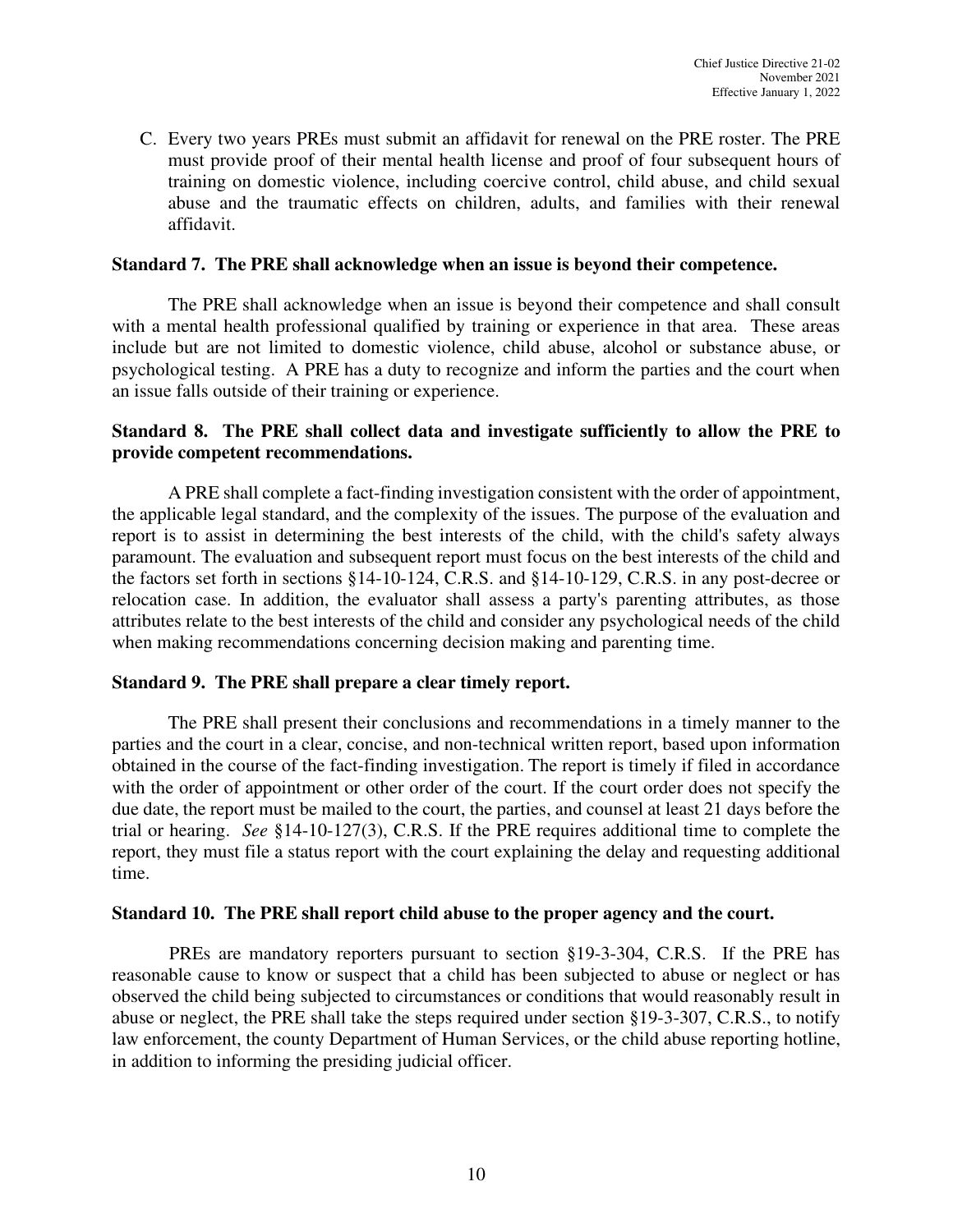## **D. COMMUNICATIONS**

#### **Standard 11. The PRE shall develop written policies for the parties.**

The PRE shall develop written policies and procedures for the parties and upon appointment, provide them to the parties, along with a copy of the order of appointment. The information shall include:

- (a) The nature and scope of the services provided;
- (b) The PRE's qualifications;
- (c) The PRE complaint process, including contact information for the SCAO and other applicable regulatory or disciplinary agencies governing the PRE;
- (d) Fees, billing rates and billing procedures, including procedures for nonpayment of fees;
- (e) Communication protocols;
- (f) Protocols for handling sensitive information;
- (g) The limitations of confidentiality; and
- (h) The PRE's mandatory reporting obligations.

#### **Standard 12. The PRE shall develop written policies for counsel.**

The PRE shall develop written policies for counsel regarding communication and the handling of sensitive information. Upon appointment, the PRE shall provide these written policies to counsel.

#### **Standard 13. The PRE shall review the court's order of appointment.**

Upon appointment, the PRE shall review the court's order of appointment and ask for clarification or modification of the order when necessary. When requesting clarification or modification of the court's order, the PRE must abide by Standard 14 and refrain from *ex-parte*  communication. After review of the order of appointment, the PRE must inform the court if they do not have the specific expertise and decline the appointment.

#### **Standard 14. The PRE shall have no private or** *ex parte* **communications with the court.**

An *ex parte* communication is any communication in which at least one party lacks notice and an opportunity to participate. Any written communication with the court must be sent to counsel and any *pro se* parties.

## **IX. THE COURT'S AUTHORITY, ROLE, AND RESPONSIBILITIES RELATED TO PRE APPOINTED PURSUANT TO SECTION §14-10-127, C.R.S.**

- Standard A. The court shall ensure compliance with the PRE standards.
- Standard B. The court shall specifically define the scope and subject matter of the PRE's role in the order of appointment.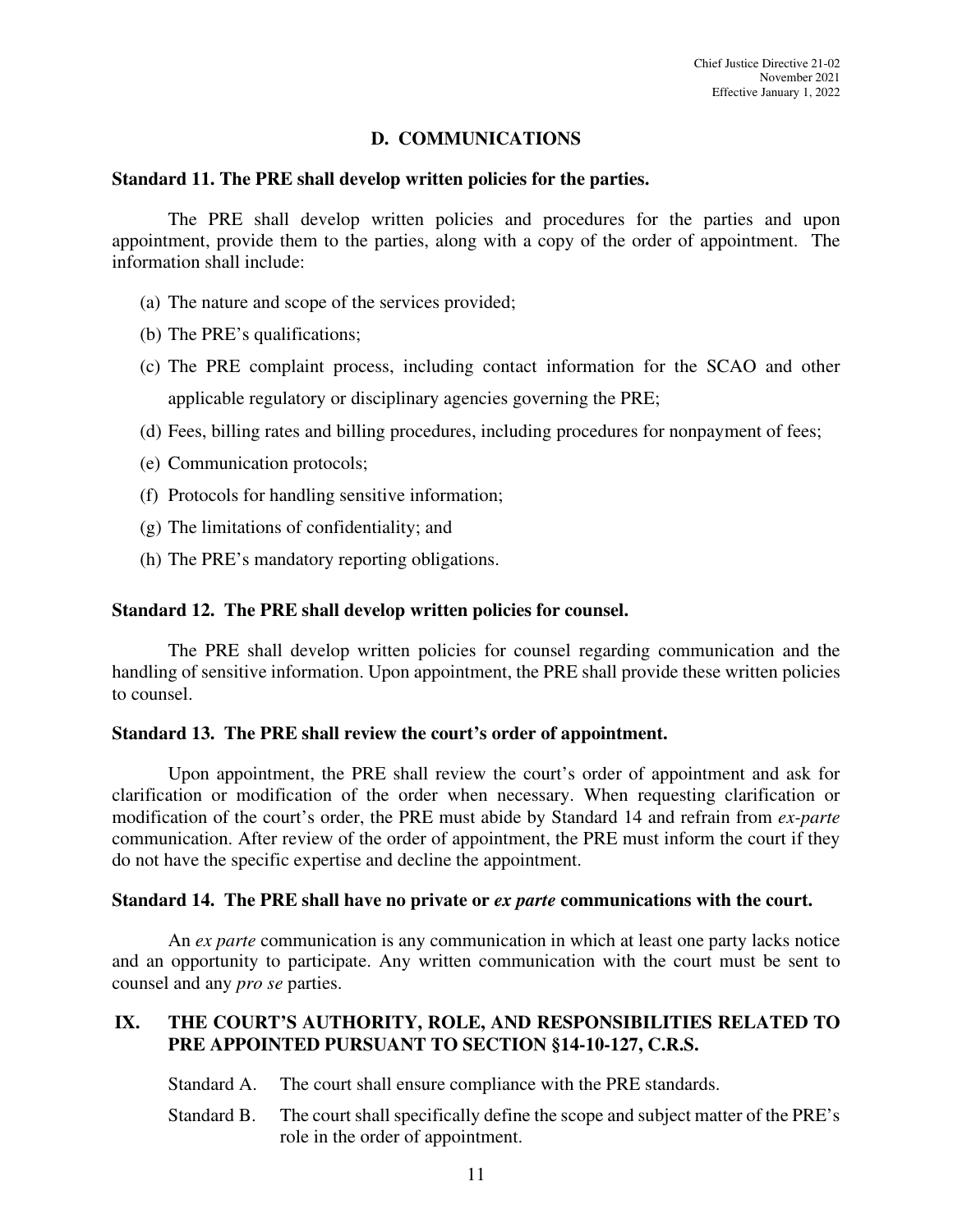| Standard C. The court shall allocate the costs for PRE services and enforce its payment |
|-----------------------------------------------------------------------------------------|
| orders.                                                                                 |

- Standard D. The court shall terminate the PRE's appointment no later than entry of permanent orders or the post-decree order.
- Standard E. The court shall not appoint the PRE to inconsistent dual roles.
- Standard F. The court shall ensure the confidentiality of PRE reports.

### **DUTIES AND RESPONSIBILITIES OF THE COURT**

#### **Standard A. The court shall ensure compliance with the PRE standards.**

The court shall appoint a qualified PRE from the Statewide Roster and shall monitor any complaints concerning the PRE's services.

## **Standard B. The court shall specifically define the scope and subject matter of the PRE's role in the order of appointment.**

The court shall define the subject matter and scope of the PRE's role in an order of appointment that substantially complies with JDF 1332, "Order for an Evaluation and Report Pursuant to §14-10-127, C.R.S."

## **Standard C. The court shall allocate the costs for PRE services and enforce its payment orders.**

The court shall specify in writing the initial allocation and payment of the PRE fees, subject to reallocation. The court shall enforce its orders for payment to ensure the provision of adequate and predictable compensation consistent with the provisions of this CJD. If nonpayment or partial payment issues arise, the PRE may notify the court and ask for guidance. In its discretion, the court shall determine the appropriate course of action, including but not limited to continuing court dates, finding parties in contempt, or reallocating the PRE fees among the parties. Because the PRE is the investigative arm of the court and performs valuable duties for the court, the court is responsible for overseeing and ensuring compliance with its appointment and fee order.

## **Standard D. The court shall terminate the PRE appointment no later than entry of permanent orders or the post-decree order.**

The court may terminate the PRE appointment earlier, but in no event shall the PRE appointment terminate later than entry of permanent orders or the post-decree order resolving the issue for which the court appointed the PRE.

The order of appointment shall state the termination date for the PRE appointment. If the hearing date for permanent orders or the post-decree order is unknown at the time of the order of